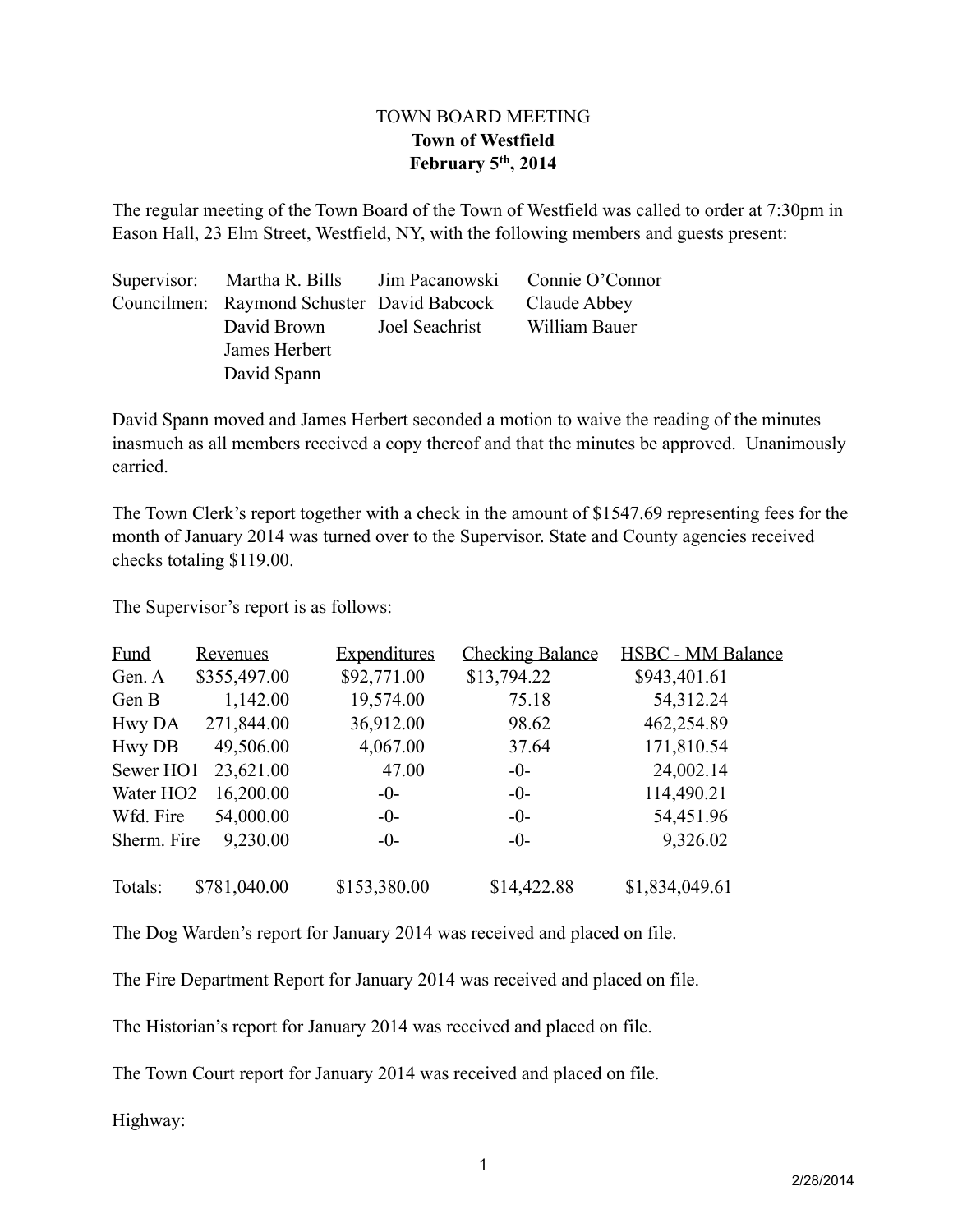- The Town Highway Superintendent submitted a written report on activities for January 2014 and highlighted sanding / plowing, fuel usage, and pier improvements.

Code Enforcement:

The Code Enforcement Officer submitted a written report highlighting that construction continues on 5 residential homes in the Town for January 2014. In addition, one Temporary Certificate of Occupancy was issued (home on Parker Road).

Barcelona Harbor: (Pier is closed for the season)

Public Comment: None

Announcements:

- 3/1/2014 is the deadline for submission of tax exemptions.

Old Business:

- Supervisor Bills discussed that work to obtain a Dredging Permit for the pier continues with DEC.
- In addition, work to obtain easements for the Barcelona Water Benefit District also continues.

New Business:

---------------------------------------------------------------

- David Brown moved and Raymond Schuster seconded a motion to renew the Transfer Station contract at no cost increase with Casella Waste Management for one year (1 April 2014 - 31 March 2015). Unanimously carried.
- Raymond Schuster offered the following resolution and moved for its adoption:

## **Resolution No. 13 of 2014**

---------------------------------------------------------------

Audit of 2013 Financial Records

**RESOLVED**, that on January 23rd, 2014 the Westfield Town Board met for the purpose of auditing the 2013 Town financial records. All records examined were found to be in order.

**BE IT FURTHER RESOLVED**, that on January 23<sup>rd</sup>, 2014Town Departments submitted their records for examination.

**BE IT FURTHER RESOLVED** Westfield Town Justices submitted for examination of 2013 court dockets and records. All fines and fees that were collected by the Town Court have been turned over to the proper officials. A report has been prepared using the comptroller's suggested "Checklist for Initial Review of Justice Court Records".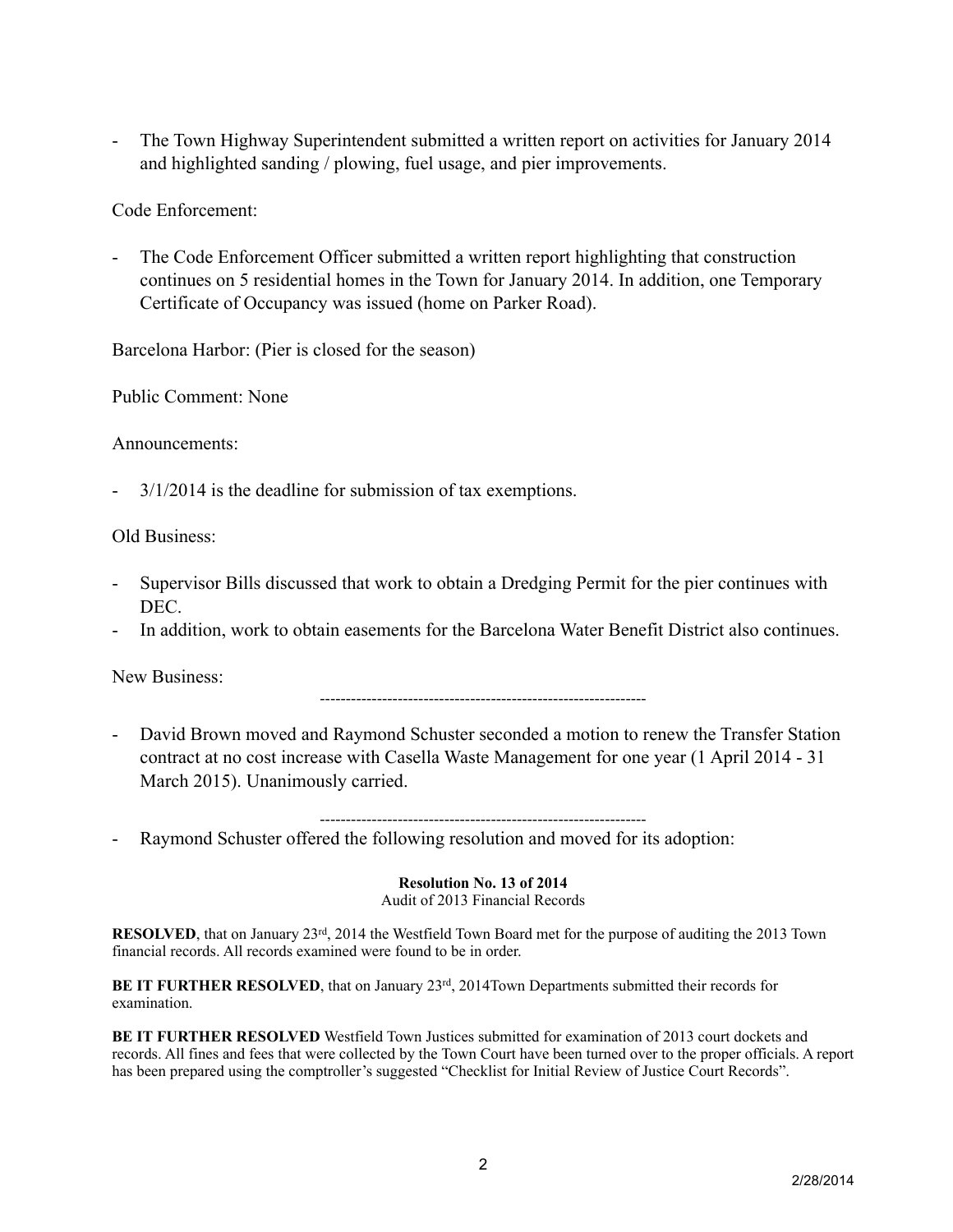This was seconded by David Brown. Voting was as follows: Martha Bills, aye; James Herbert, aye; David Brown, aye; Raymond Schuster, aye; David Spann, aye.

---------------------------------------------------------

---------------------------------------------------------

Raymond Schuster offered the following resolution and moved its adoption:

## **Resolution No. 14 of 2014**

Annual Review of Shared Services Highway Agreement w/County

**BE IT RESOLVED**, that the Town Board of Westfield after thorough review of the County's *Shared Highway Services Agreement* agrees to keep the document in place for the next year.

This was seconded by James Herbert. Voting was as follows: Martha Bills, aye; James Herbert, aye; David Brown, aye; Raymond Schuster, aye; David Spann, aye.

------------------------------------------------------

James Herbert offered the following resolution and moved its adoption:

**Resolution No. 15 of 2014**

Authorization for Supervisor to Hire a Geologist

**RESOLVED**, that the Town Board Town of Westfield hereby authorizes the Supervisor to sign an agreement with Stanley J. Blass of SJB Services to obtain the services of a geologist to provide sediment information as required for a NYDEC dredging permit in Barcelona Harbor, subject to review by the Town Attorney as to form.

This was seconded by David Spann. Voting was as follows: Martha Bills, aye; James Herbert, aye; David Brown, aye; Raymond Schuster, aye. David Spann, aye.

---------------------------------------------------------

David Brown offered the following resolution and moved its adoption:

**Resolution No. 16 of 2014**

Authorization for Supervisor to sign Barcelona Water Benefit District Easement

**RESOLVED**, that the Town Board Town of Westfield hereby authorizes the Supervisor to sign an easement for a portion of Town owned parcel no. 197.17-1-32 to be used in the Barcelona Water Benefit District project.

This was seconded by David Spann. Voting was as follows: Martha Bills, aye; James Herbert, aye; David Brown, aye; Raymond Schuster, aye. David Spann, aye.

----------------------------------------------------------

Raymond Schuster offered the following resolution and moved its adoption:

## **Resolution No. 17 of 2014**

Authorization for Supervisor to Sign Agreement w / Auditor

**RESOLVED**, that the Town Board Town of Westfield hereby authorizes the Supervisor to obtain the services of an independent licensed Certified Public Accountant as required by the terms of the USDA (Rural Development) grant and loan for the Barcelona Water Benefit District project. The Supervisor is further authorized to sign an agreement with Bahgat & Laurito-Bahgat, P.C. subject to review as to form by the Town Attorney.